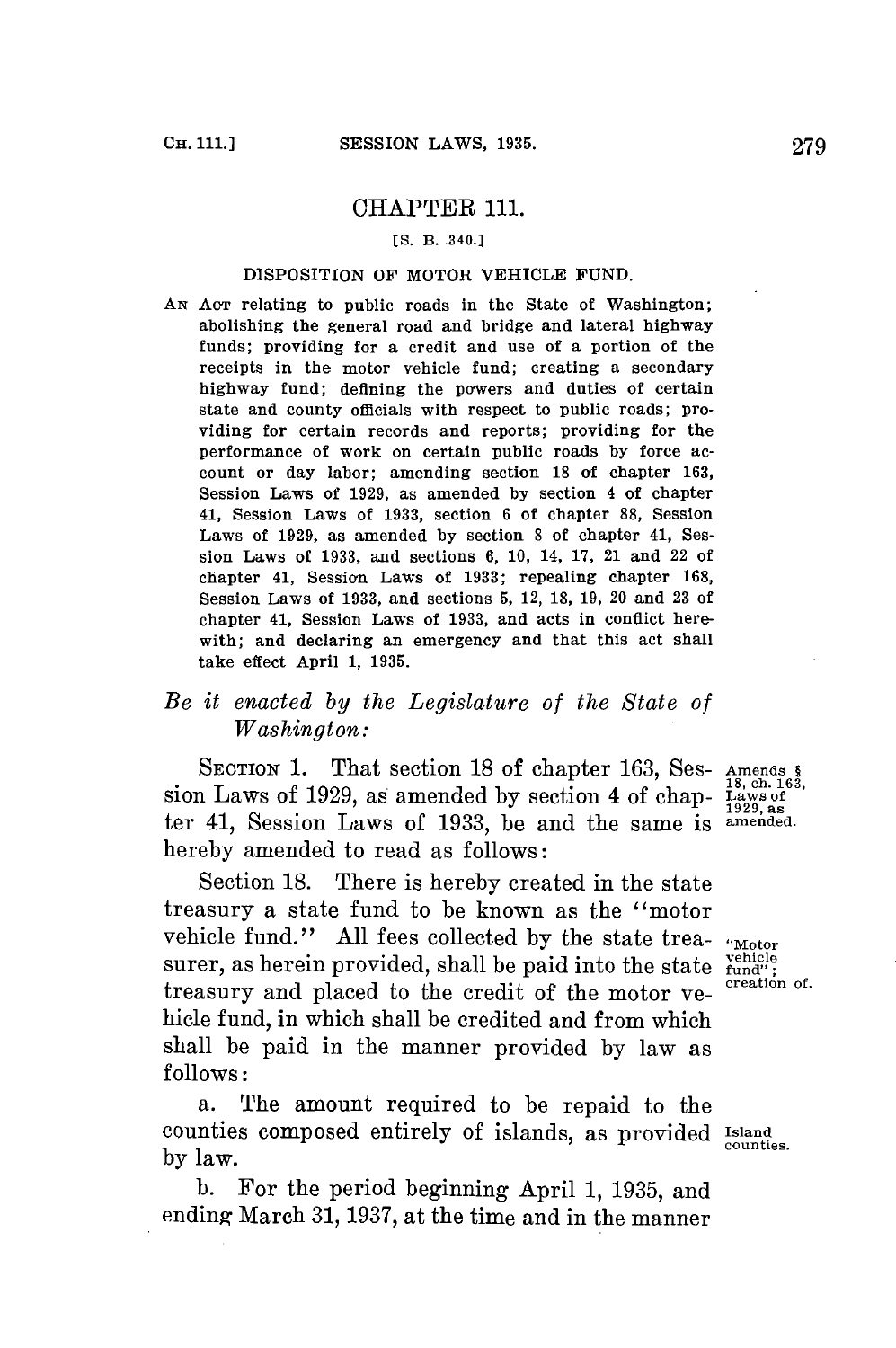hereinafter provided to the several counties of the state and as the same is received in the motor vehicle fund sums equal to three cents  $(3)$  per gallon **Percentages** on all taxable liquid fuel sold, less three-fifths **(3/5) counties.** of any sums appropriated **for** the administrative expenses of the offices of state treasurer, state auditor and the department of licenses, the same to be credited to the respective counties **by** the fifteenth day of each calendar month for the preceding calendar month in the following percentages: Adams **1.52,** Asotin **.78,** Benton 1.48, Chelan, **2.15,** Clallam **1.96,** Clark **2.89,** Columbia **1.06,** Cowlitz **2.29,** Douglas **1.07,** Ferry .74, Franklin 1.04, Garfield 1.02, Grant **1.08,** Grays Harbor **3.20,** Island **.61,** Jefferson **1.05,** King 20.11, Kitsap 2.00, Kittitas **1.78,** Klickitat 1.84, Lewis **2.76,** Lincoln **1.90,** Mason **1.32,** Okanogan **1.36,** Pacific 1.64, Pend Oreille **1.11,** Pierce **7.53,** San Juan **.53,** Skagit **3.03,** Skamania **1.01,** Snohomish 4.72, Spokane **5.78,** Stevens **1.51,** Thurston **.1.99,** Wahkiakum **.69,** Walla Walla **2.15,** Whatcom **3.56,** Whitman **2.89,** Yakima 4.85.

c. From the monies credited on an annual basis to the several counties according to the foregoing Amounts percentages there shall be deducted and credited to to either seek in comparished in the set of the set of the set of the set of the set of the set of the set of the set of the set of the set of the set of the set **towns,** each incorporated city and town in each such county, **by** the fifteenth day of each calendar month, an amount which on an annual basis shall aggregate to each such incorporated city and town in each such county a total amount equal to one and one-half dollars **(\$1.50)** per capita population of each such incorporated city and town according to the United States government census of **1930.**

**d.** The balance remaining in the motor- vehicle fund and not credited to counties, cities and towns as provided in this section, less two fifths **(2/5)** of any sums appropriated for administrative expenses **Balance** in the office of the state treasurer, state auditor and the department of licenses, and any sums appropri-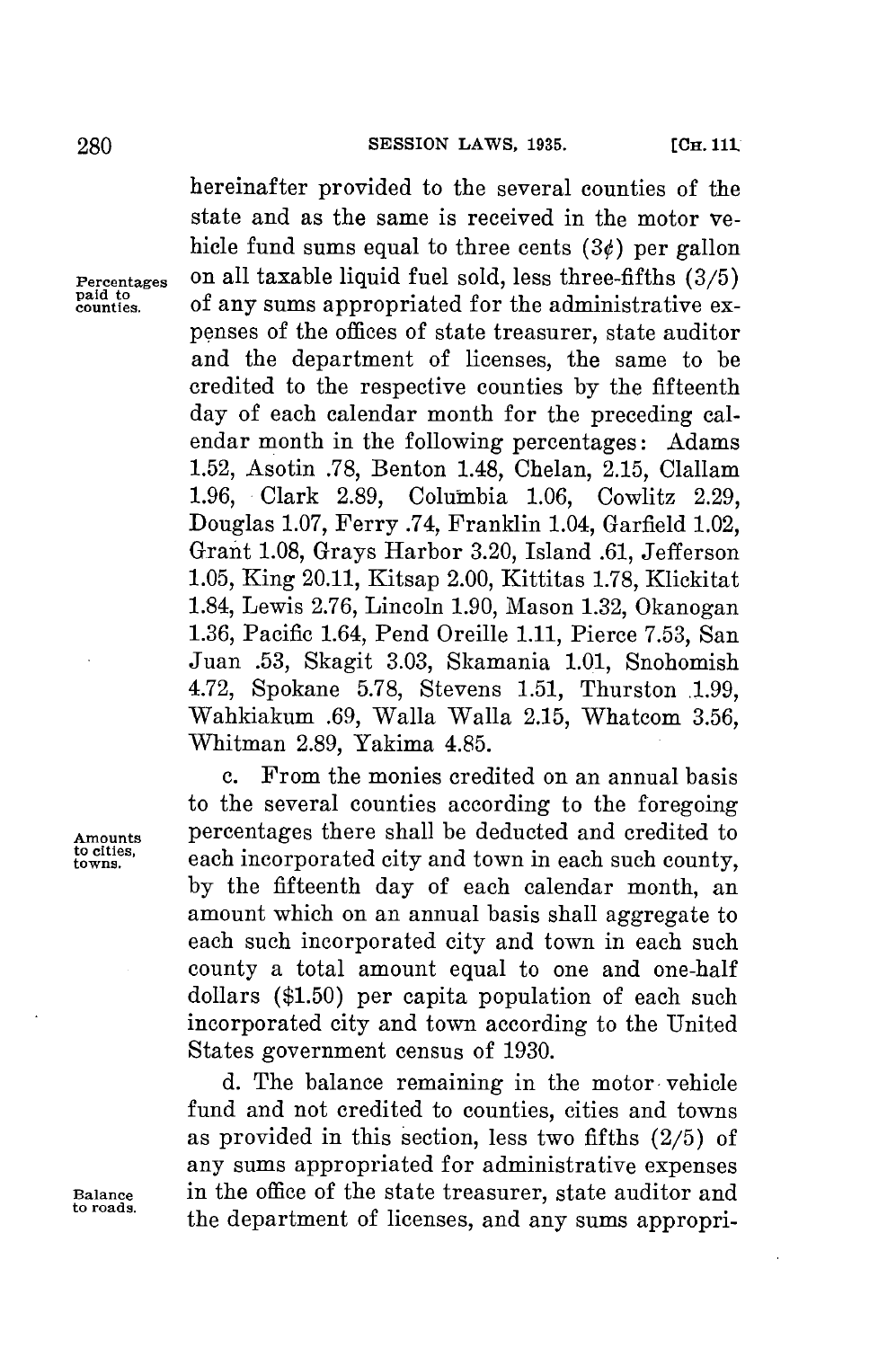ated **for** administrative expenses in the office of the director of highways, shall be applied annually to the construction, alteration, repair, improvement and maintenance of primary roads **by** the director of highways.

e. On the fifteenth day of each calendar month there shall be deducted from all monies placed to the *sum* **deducted.** credit of counties, cities and towns, respectively, **for** the preceding calendar month a sum equal to one and one-half per cent  $(1\frac{1}{2}\%)$  thereof for the use of the director of highways for the cost of supervision **Director** of of the counties, cities and towns as provided in this **highways.** act.

SEC. 2. That section 6 of chapter 41, Session Amends §<br>ws of 1933, be and the same is hereby amended to Laws of Laws of 1933, be and the same is hereby amended to read as follows:

Section 6. The general road and bridge fund is General **road and** hereby abolished and from and after the taking **bridge fund.** effect of this act the county commissioners shall make no levy for such fund. The lateral highway **Lateral** fund is hereby abolished and any balance in or funds fundal purposed. accruing to the lateral highway fund shall be trans- **abolished.** ferred to and deposited in the motor vehicle fund **Transfer of** and subject to the provisions of this act.

**SEC. 3.** That section **6** of chapter **88,** Session **Amends § 6, ch. 88,** Laws of **1929,** as amended **by** section **8** of chapter **Laws of 1929, as** 41, Session Laws of **1933,** be and the same is hereby **amended.** amended to read as follows:

Section **6.** On or before the eighth day of July in the year **1935** the state treasurer shall prepare and file with the board of county commissioners of each county an estimate of the amount in the motor **Estimate of** vehicle fund which will be credited to such county motor for the period ending March 31, 1937, in order that **fund**. the county officials may prepare the necessary budget. On or before the fifteenth day of April, **1935,** the county commissioners shall **by** resolution, a copy

**funds.**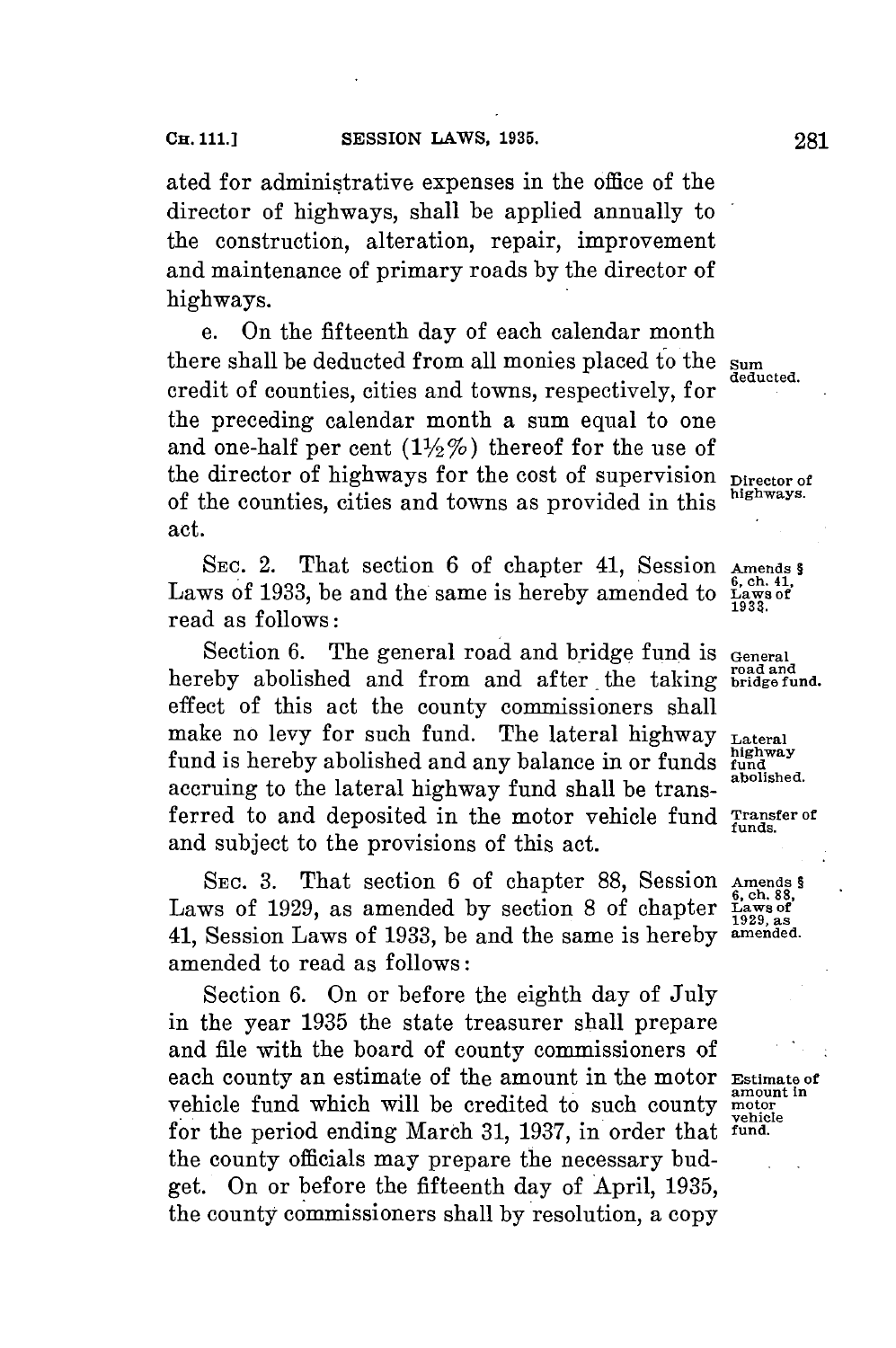of which shall be filed with the director of highways, set the amount of the sum to become available **for** road purposes in such county which will be expended for separate items of construction and maintenance, which resolution shall be controlling unless altered **by** subsequent resolution approved **by** the director of highways.

Amends § SEC. 4. That section 10 of chapter 41, Session Laws of 1933, be and the same is hereby amended to Laws of 1933, be and the same is hereby amended to read as follows:

Section **10.** There is hereby created in each **Secondary** county treasury a fund to be known as the secondary highway <br>highway **highway fund, composed of any and all monies in**<br>creation of. the secondary treasures were unabited to the general need the county treasury now credited to the general road and bridge fund and any monies which shall hereafter be received from any levy made for the general road and bridge fund and any and all monies which shall hereafter be received under the provisions of this act. Any monies which shall hereafter be received from any county or road district levy shall be deposited in the secondary highway fund to be used **by** the counties in carrying out their secondary highway program until April **1, 1937.**

**Amends §** SEC. **5.** That section 14 of chapter 41, Session **14, ch. 41, Eaws of** Laws of **1933,** be and the same is hereby amended to **1933.** read as follows:

Section 14. The permanent highway fund and **Abolishment** the county permanent highway maintenance fund permanent shall be and they hereby are abolished and any highway<br>highway **monies which may remain therein to the credit** of the **funda** monies which may remain therein to the credit of the Monies various counties shall be transferred to the motor<br>transferred. realigle fund vehicle fund.

SEC. **6. All** funds accruing to the credit of incorporated cities and towns shall become available **Funds** to such cities and towns for the construction, alteration, repair, improvement and maintenance of the streets of such cities and towns forming a part of

of<br>permanent<br>highway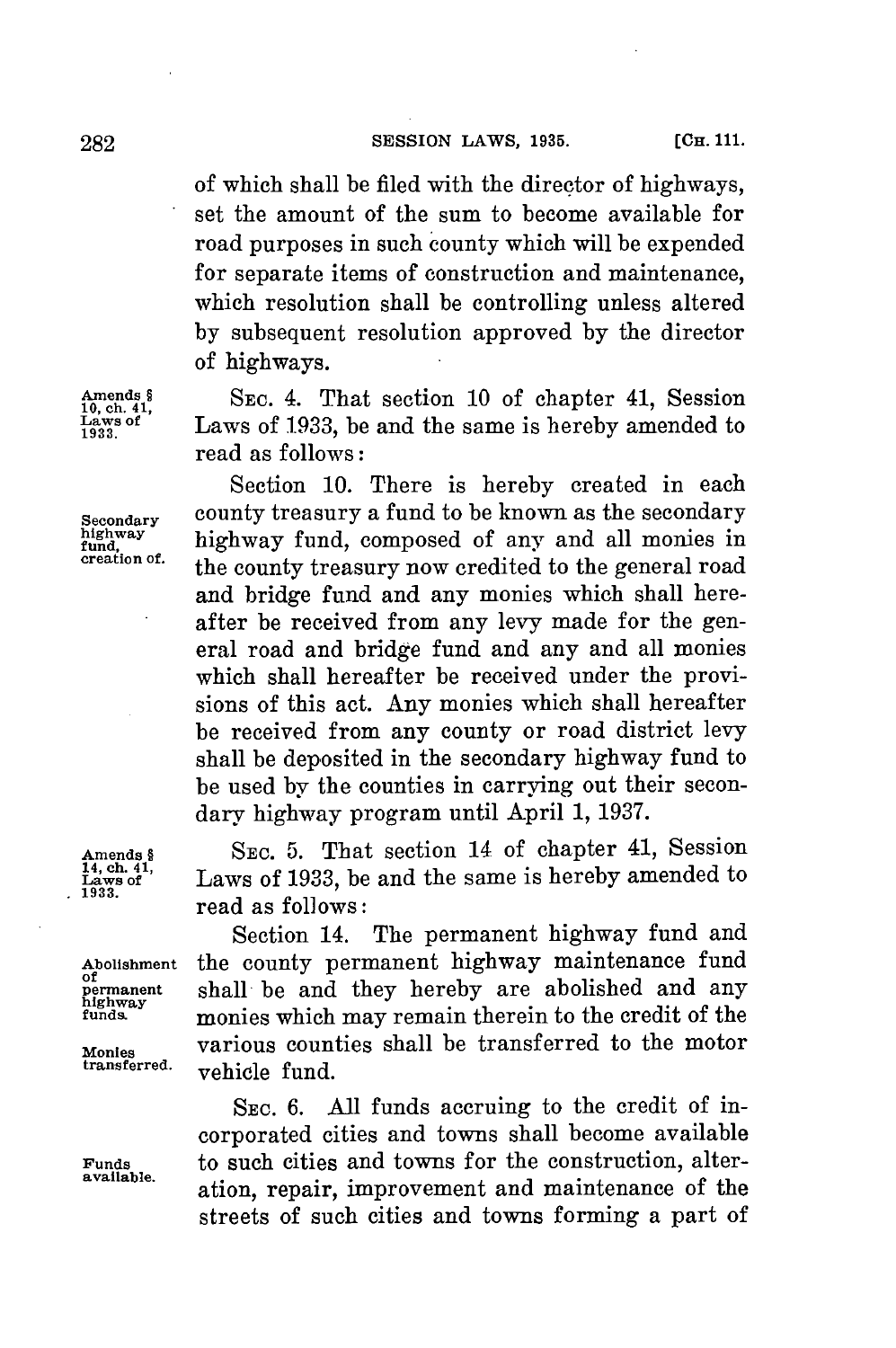the route of any primary road or extension thereof into or through such city or town.

Payment for the cost of any such construction, **Payments** how made. alteration, repair, improvement or maintenance shall be made from the motor vehicle fund to each incorporated city and town on the fifteenth day of each month for work actually performed during the preceding calendar month, upon warrants drawn **by** the state auditor upon vouchers properly supported and approved **by** the director of highways.

The director of highways shall determine what streets, if any, in such incorporated cities or towns shall form a part of the route of any primary road Route of<br>and shall hetween the first day of April and the fi<sup>rmad</sup> and shall between the first day of April and the fifteenth day of April of each year certify in duplicate, one copy to the state auditor and one copy to the clerk of each incorporated city or town, which streets, if any, in each city or town are designated as forming a part of the route of a primary road.

The director of highways may give the city **Expending** authorities permission to expend any funds accruing under the provisions of this act upon the other streets in such city: *Provided,* That repairs and improvements on streets forming part of the route of primary roads through any such city or town are maintained as nearly as possible equal to the **Approval** standard of original construction: *Provided*, Any to expend such expenditure shall be with the approval and **"** under the supervision of the director of highways.

In the event that any money has accrued in the motor vehicle fund to the credit of any incorporated city or town in which there are no city streets designated as forming a part of the route of any primary road, the director of highways may give such city or town authorities permission to expend such money upon any streets in such city or town: *Provided,* That such expenditure shall be made upon the approval and under the supervision of the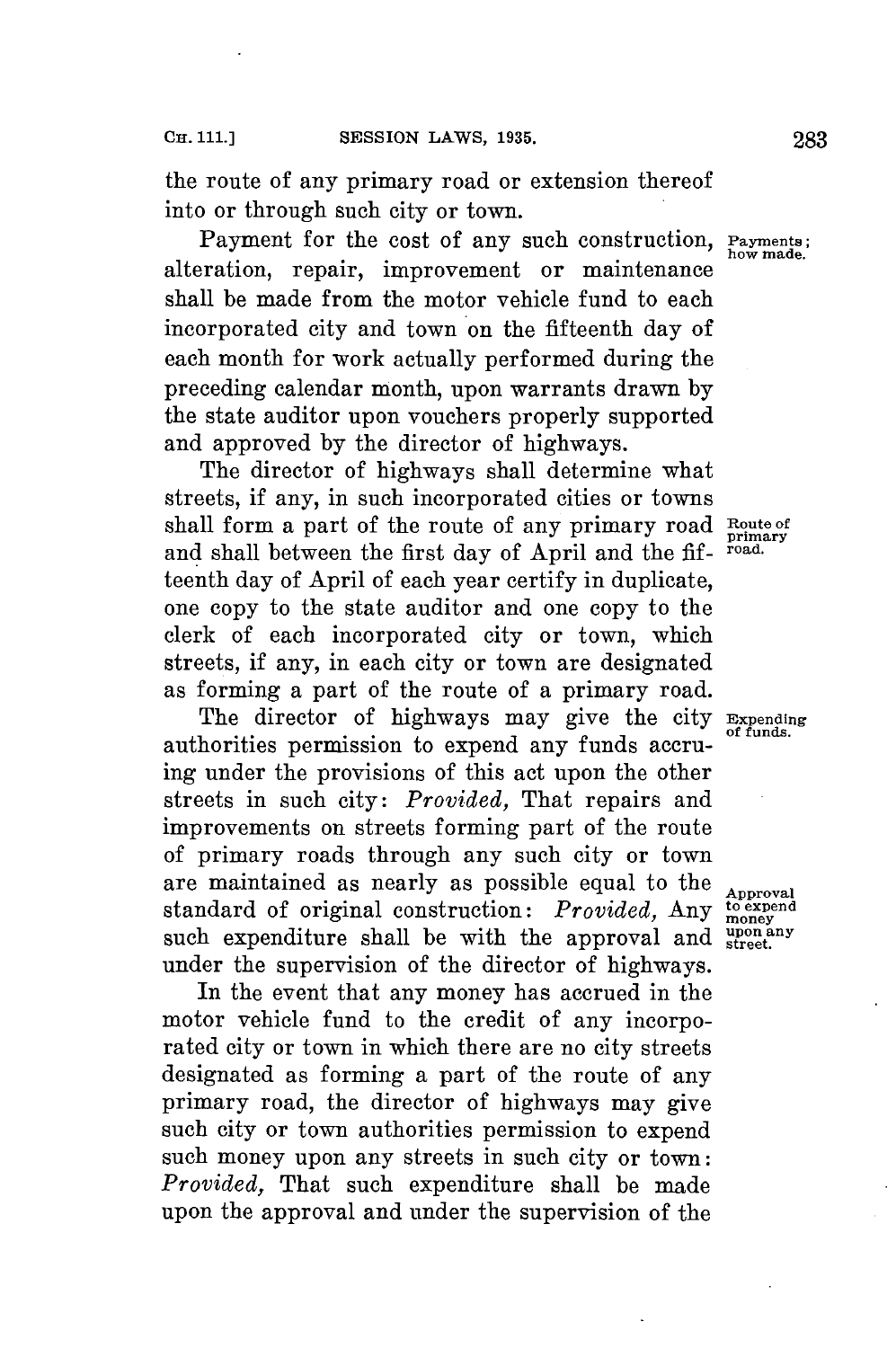director of highways. Whenever the repair or maintenance of any city street forming a part of the route of any primary road is delayed or otherwise not satisfactorily accomplished in any manner or in a length of time unsatisfactory to the director of highways, he shall notify the proper authorities of such city or town to make the necessary repairs within a specified time not to exceed thirty **(30)** days. Non-compliance with this notice will author-**Making of** ize the director **of** highways to make the necessary **repary** repairs to the extent of and not to exceed the amount of money credited to such city or town or reasonably anticipated to accrue to the credit of such city or town during the next fiscal year, and shall forward a statement of the cost of such repairs or maintenance to the state auditor and the state treasurer, Amount directing the amount of the cost of such repairs or maintenance be paid from the motor vehicle fund on proper vouchers **for** the expenses incurred and deducted from the amount which has accrued or which may accrue to the credit of such city or town.

Any incorporated city or town shall be allowed to expend monies accruing to its credit in the motor Not to vehicle fund as by this act provided, not to exceed fifty per cent (50%) thereof, individually or in conjunction with any other funds, for the payment of interest or principal of warrants or bonds issued or to be issued for the condemnation of property for, or the construction of, roads, streets or bridges within such city, or **for** any other proper road or street purpose, upon vouchers therefor approved **by** the director of highways.

There shall be submitted to the director of highways not later than the tenth day of each month a **Certified** certified statement **by** the city clerk of each incor**by city** porated city and town showing in detail the construction, alteration, repair, improvement or maintenance of any city streets during the preceding

statement<br>by city<br>clerk.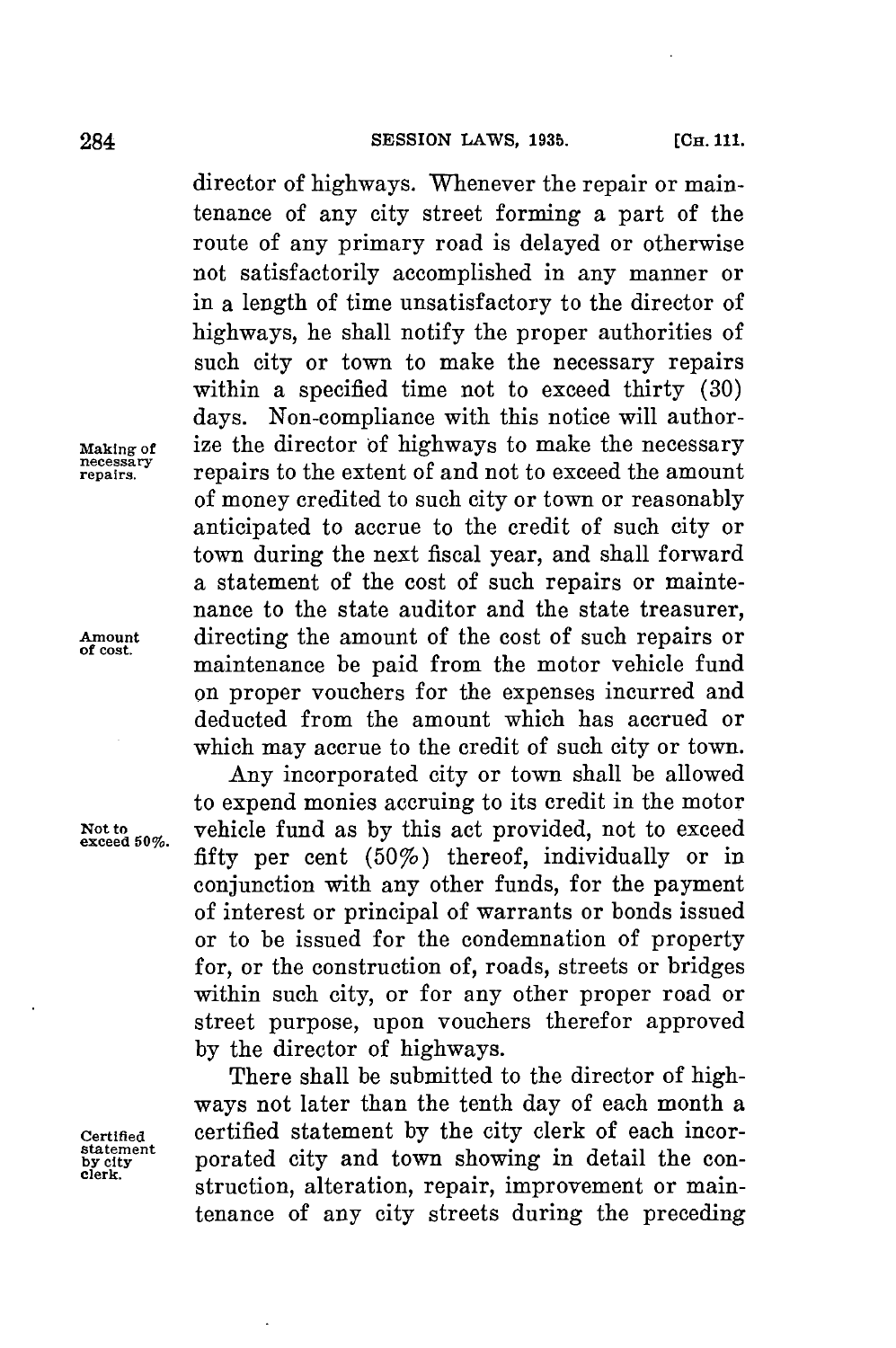porated city or town shall fail to make report showing such details and the same is not in the office of the director of highways **by** the tenth day of such month the director of highways shall so notify the **Payment** state treasurer and no further funds shall be paid to such city or town until such detailed report has been presented.

SEC. 7. That section 17 of chapter 41, Session **Amends 6**<br>ws of 1933, be and the same is hereby amended Lawset Laws of 1933, be and the same is hereby amended to read as follows:

Section **17.** Secondary roads, as defined in this act, shall be constructed, altered, repaired, improved **secondary, roads,** and maintained by the county commissioners of the **construction** respective counties to be paid **for** from monies **of.** accruing and credited to such counties after deductions in this act provided. No construction work shall be done or paid for from any monies accruing to the counties under this act unless on plans and specifications first approved **by** the director of highways. No payment shall be made from monies accruing under the provisions of this act to the. counties except on warrants drawn **by** the state auditor on vouchers properly supported and ap- **Director** of proved by the director of highways and such payment shall be made on the fifteenth day of the month following the calendar month in which such vouchers have been submitted.

The county commissioners of each county shall county<br>in the office of the director of highways on or signers to file in the office of the director of highways on or sioners before the tenth day of each month a detailed report of all construction, alteration, repair, improvement and maintenance and all other expenditures from the funds accruing under this act during the preceding calendar month and shall from time to time report to the director of highways or the state in such form and in such manner any further records

**1933.**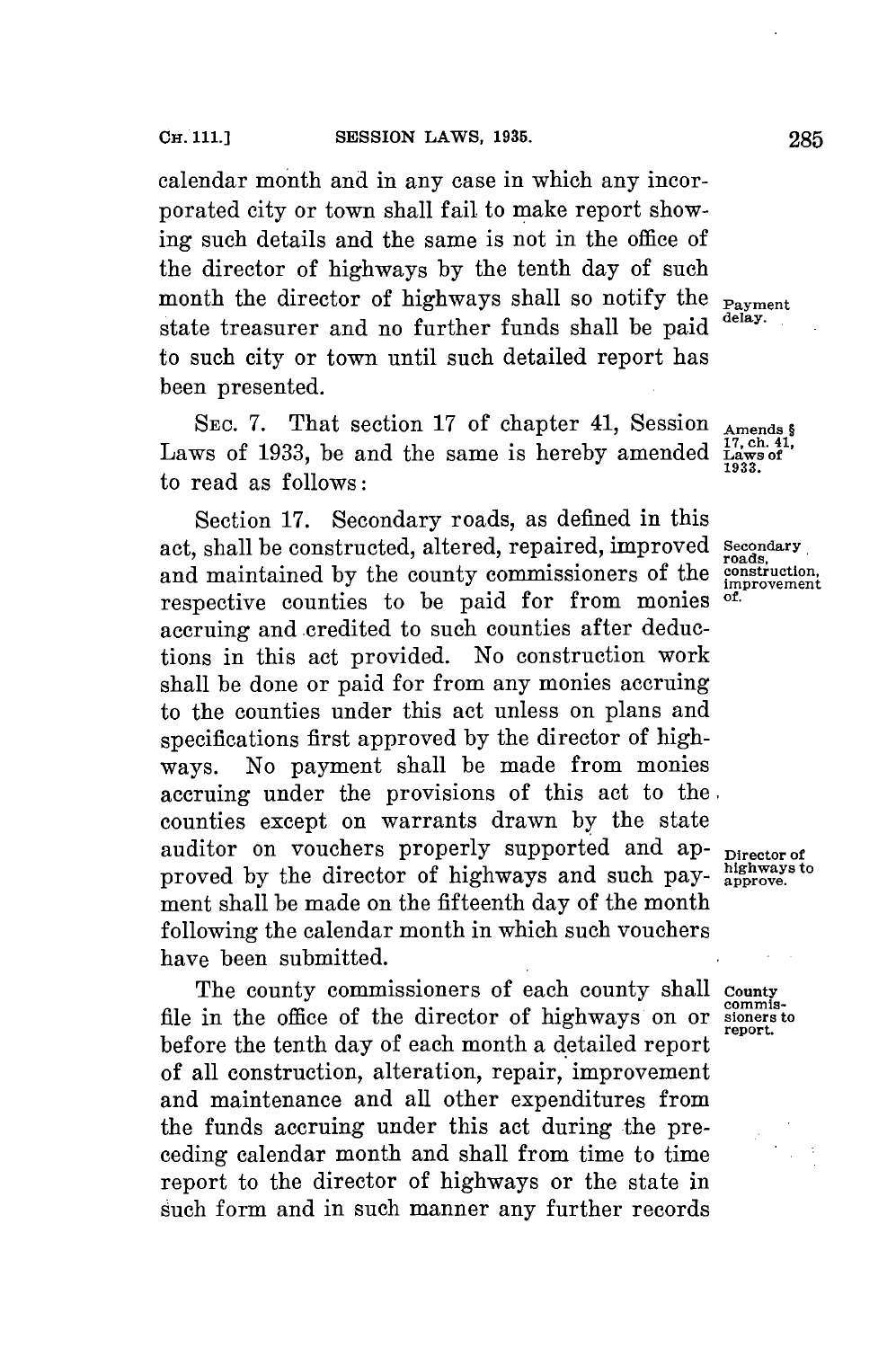and reports required **by** law or which may be required **by** the director of highways. In case any records or reports required **by** law or **by** the director of highways are not made in the manner or at the time required the director of highways shall so **Delay of** notify the state treasurer and no further funds shall **payment.** be paid to such county until such reports have been made. Any monies accruing to the credit of any county under the provisions of this act may be paid to such county upon vouchers approved **by** the director of highways for the construction, alteration, repair, improvement or maintenance of county roads, bridges and wharves connecting with water trans-**Proper road** portation of vehicles, and for any proper road purpose, including payment of interest or principal of road bonds according to existing laws and any and all monies hereafter realized under the provisions of this act. Such monies may be expended either independently or in conjunction with the state or any city, town or other tax district within the county. Payment of interest or principal of general obligation county road bonds or independent high- .way district bonds is hereby declared to be a proper road purpose. The county commissioners are hereby Use of **given authority** to use any monies realized under money. this act for eminent domain or any other proper road purpose in any manner provided **by** law.

In the event that any funds should become available from the federal government or otherwise for any construction, alteration, repair or improvement of city streets of any incorporated city or town or of any secondary roads of any county and the same is to be performed **by** the department of highways, the state treasurer shall set aside from any monies State in the motor vehicle fund credited to any such incor-<br>to set aside porated city or town or county the cost of engineermonies from portated city or town or county the cost of engineer-<br><sup>fund.</sup> ing and the supervision thereof, and the cost of any right of way necessary therefor, the same to **be** paid

**Funds**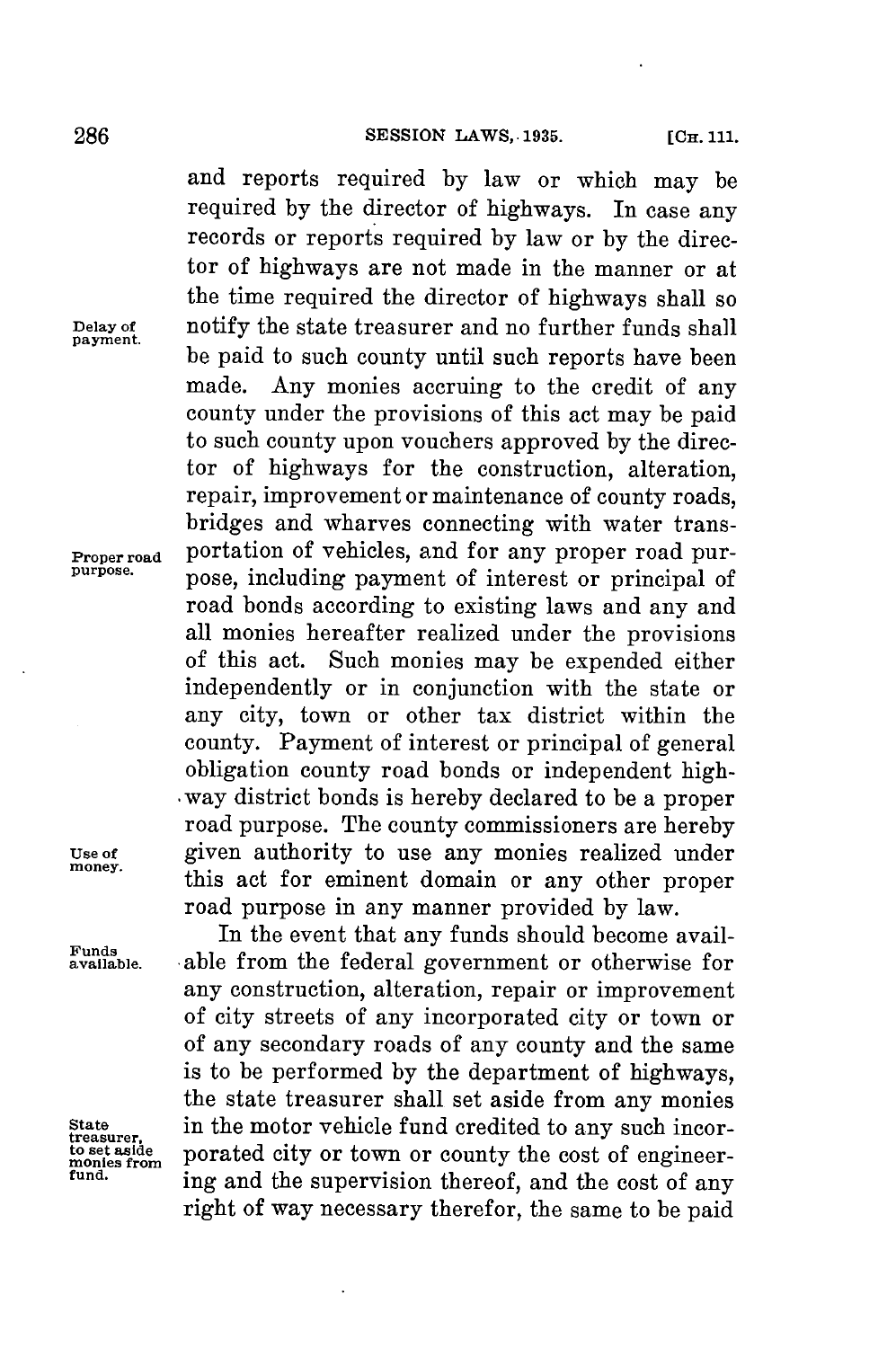from the money so set aside or so much thereof as may be necessary, upon warrants drawn **by** the state auditor upon vouchers submitted **by** the department of highways for such engineering, supervision and right of way.

SEC. 8. That section 21 of chapter 41, Session Amends § Laws of 1933, be amended to read as follows:

Section 21. Inasmuch as an emergency exists at the present time and it is the desire to create as **Emergency.** much employment as possible from the going into effect of this act until April **1, 1937,** the director of highways in his discretion is hereby authorized to do or perform any and all types of highway work **Highway** on primary roads, as defined in this act, by day **primary** labor or force account in any amount up to the sum of twenty-five thousand dollars **(\$25,000.00)** on any one project.

SEC. 9. That section 22 of chapter 41, Session **Amends** § Laws of 1933, be and the same is hereby amended  $\frac{22, \text{ch. }41}{1933}$ to read as follows:

Section 22. Inasmuch as an emergency exists at the present time and it is the desire to create as **Emergency.** much employment as possible from the going into effect of this act until April **1, 1937,** the county commissioners with the approval of the director of highways are hereby authorized to do or perform  $Highway$ any and all types of highway work on secondary **secondary** secondary roads, as defined in this act, by day labor or force account in any amount up to the sum of five thousand dollars **(\$5,000.00)** on any one project: *Provided*, This section shall be construed to mean a complete complete complete project. complete project and shall not be construed to allow **project.** the defeat of any law of this state requiring the letting of public contracts **by** competitive bidding **by** the division of projects into units or classes of work. With the exception in this section contained the **Expenditure** county commissioners shall expend all monies accru- **of monies.**

21, ch. 41, **1933.**

**work on**